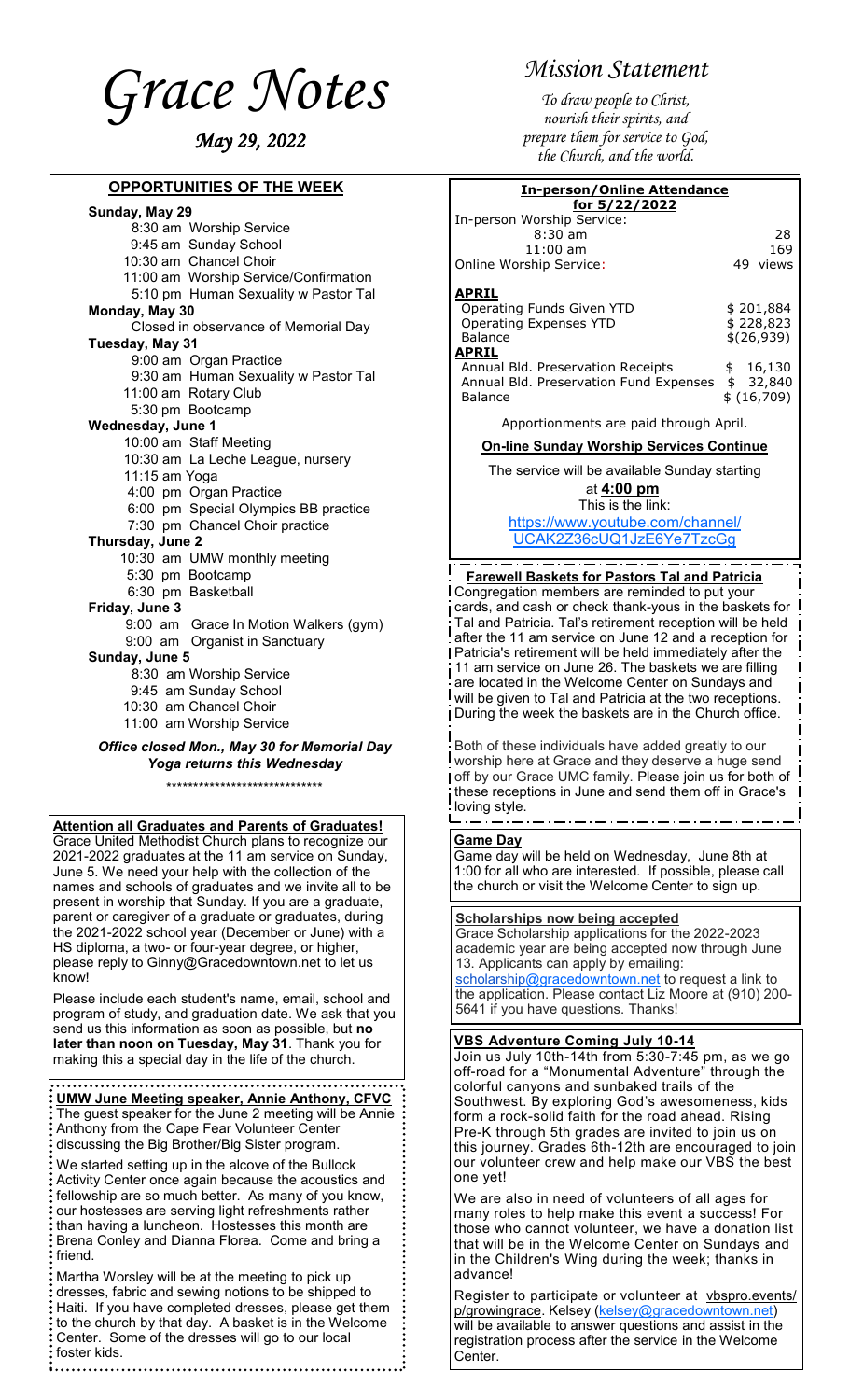### **Prayer Requests**

Please pray for comfort and healing for the following people: Please keep the following military persons in your prayers:

- Garland Atkins Joe Beaman Merlyn Crawford Mac Cunningham Mark Farmer and his wife Terry Joan Florea and Joe Florea The family of Lori Gaffney Patrick and Bonnie Gallagher Justin George Linda Hoover Izzy & family (Brena Conley's granddaughter)
- Susan Long Maggie (friend of Pastor Tal's mom) Tom McCarthy & Judy Charlie McCarthy Susan Michaels Mike (Mary Tyndall's brother) Rev. Benny Oakes and his family Steven Powers Amy Roth Kathy Sherwalt

LCpl. John Capwell, USMC Sgt. Tim Cobaugh, USMC Maj. Tim Collins, USMC Col. John Delaney, USA Ens. Elizabeth Downing, USN E3 Hadden Scott Dubel, USN E6 William Chase Dubel, USA E3 Caylen Folmar, USAF E3 Taylor Folmar, USN Sgt. Alex Gifford, USMC Maj. Jason T. Hill, USSF Cpl. Chase Krieg, USMC SFC Letty Long, USA SFC Woodrow Long, USA

LCpl. Seth Mack, USMC CDR Nicholas Madren, USN PFC Schuyler Marshall, USA SSg. Emily Olinger, USAF Pvt. Steven Patterson, USA Sgt. James Pritchett, USA CDR Kevin Ringelstein, USN Col. Amy Moore Russo, USAF Capt. Brandon Showers, USMC AB Michael Sloan, USAF Capt. Robert Stockman, USMC Michael Tate, USA E2 Cassie Wenz, USMC

*If you have a prayer request, please contact Pastor Patricia at patricia@gracedowntown.net or 910-470-6310* 

### **Would you like to learn something new?**

Handbell Beginner/Technique Class is now being held on Wednesdays at 6:15 in the Handbell Room. Contact Debbie Jones for more information, or just show up. This is not a long term commitment, just an opportunity for those who are interested in learning more about handbells.

#### **Cinderella's Closet Update**

After a two-year hiatus, Cinderella's Closet finally opened its doors to the community again for the 2022 prom season. This year, we held private appointments for 20 young ladies from New Hanover County and are happy to report that all left with a dress, accessories, and makeup for prom. It was such a blessing to see their smiling faces again! Thank you to everyone at Grace and the Wilmington community at large for your continued support during these past few years.

For the 2022-2023 prom season, we plan to hold our spring shopping event for the community and the Cinderella's Closet committee looks forward to working with our volunteers. To kick the season off, we will begin accepting dress donations in August and we welcome any assistance with sorting and racking donations in our two storage rooms.

If you have any questions about Cinderella's Closet or wish to volunteer, please contact Hope Inman at cinderellasclosetilm@gmail.com.

#### **Still Plenty of Opportunity to Help with Fellowship**

The Nurture Committee is asking congregation members to sign up for Fellowship Time beginning June 5 and for every Sunday going forward through August 28. The sign-up sheet is on the bulletin board in the Welcome Center. If no one signs up for a Sunday, there will be no Fellowship Time for that Sunday. If you have any questions on what and when to do this, see Carole Ellis or Darlene Tyndall. Thank you in advance for your help!

### **Beauty of Grace Brick Opportunity**

As Memorial Day approaches, The Beauty of Grace committee has an opportunity for you to memorialize your loved ones. Please consider an engraved memorial brick to be placed in the garden around the supports under the portico. This will help beautify Grace for the glory of our Lord and honor a loved one at the same time. Please consider placing your order soon. Our permit with the city requires the first brick installment to begin **before** the end of July.

Please visit: https://polarengraving.com/ graceunitedmethodistchurch  $\overline{I}$  or please contact: Karen Evans at her email address: outreach@gracedowntown.net or phone number: (757) 871-3763.

### **Assistant Pastor to be hired**

Applications for the position of Assistant Pastor at Grace United Methodist Church will be accepted beginning in July. Hiring is being delayed so that the incoming senior pastor, the Rev. Benny Oakes, may participate in the decision. The position will be for 20 hours per week. An exact job description will be posted later.

#### **Sunset Park sends thanks!**

The ministry of GUMC has touched all of us at our school. From those who participated in the beautiful Prayer Care Partner program and shared your prayers, cards, and gifts, to the students who received school supplies and the food and treats that all the staff enjoyed, we appreciate you and all that you have done for us. I'm aware that it's difficult to know whether what one does for someone else truly makes a difference, especially when it's not face-to-face contact. I'm here to tell you that what you did for us was beautiful, timely, needed, and greatly appreciated. Thank you for your love and support. Bless you all! We hope you have a wonderful summer! Sincerely, Claire McFall, MSW, School Social Worker FIT Team Chair, Sunset Park Elementary School

### *LOOKING AHEAD AT GRACE*

| Sunday, June 5— Pentecost, Holy Communion Sunday |
|--------------------------------------------------|
| Recognition of Graduates @ 11 am worship service |

Sunday, June 12— *Tal's retirement reception* held in Bullock Activity Center (gym) after the 11 a.m. service

Sunday, June 19— **Tal's last Sunday in the Pulpit**

Sunday, June 26— *Patricia's retirement reception after the 11 am service and last Sunday in the Pulpit*

June 26—July 2*—* **Youth Mission Trip**

Sunday, July 10— **First Sunday in the pulpit for The Rev. Benny Oakes**  July 10-14 **Vacation Bible School 5:30—7:45 pm**

Sunday, July 17— **Church Picnic in the Bullock Activity Center after worship at 11.**